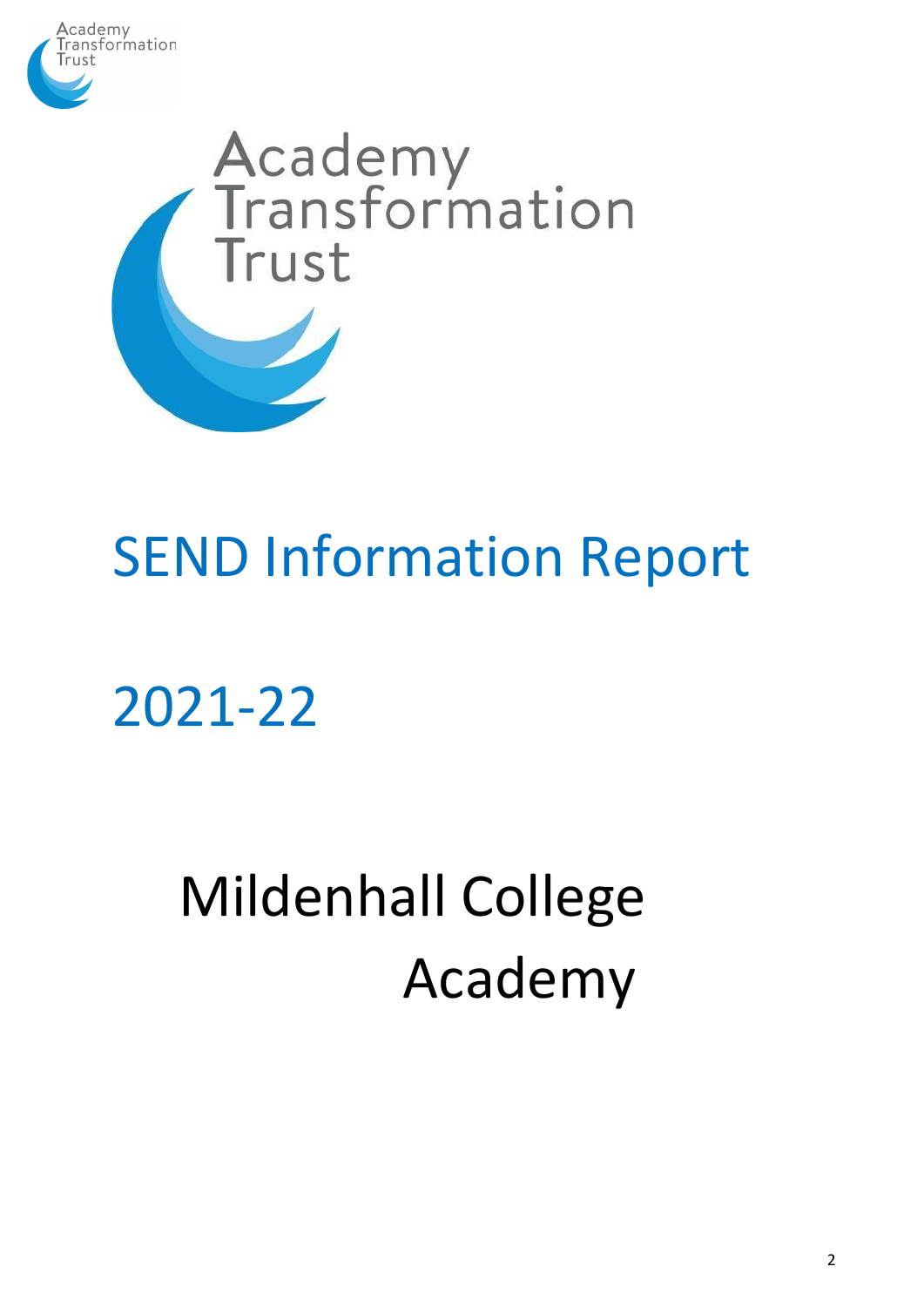

## #TransformingLives

#### **Contents:**

| Our vision                        | P <sub>3</sub> |
|-----------------------------------|----------------|
| <b>Statement of Intent</b>        | P 4            |
| <b>Contact Details</b>            | P <sub>4</sub> |
| <b>Local Authority Offer link</b> | P <sub>4</sub> |
| Academy's Offer                   | P <sub>5</sub> |
| <b>Annual Evaluation Report</b>   |                |

Appendix A – Academy Needs Analysis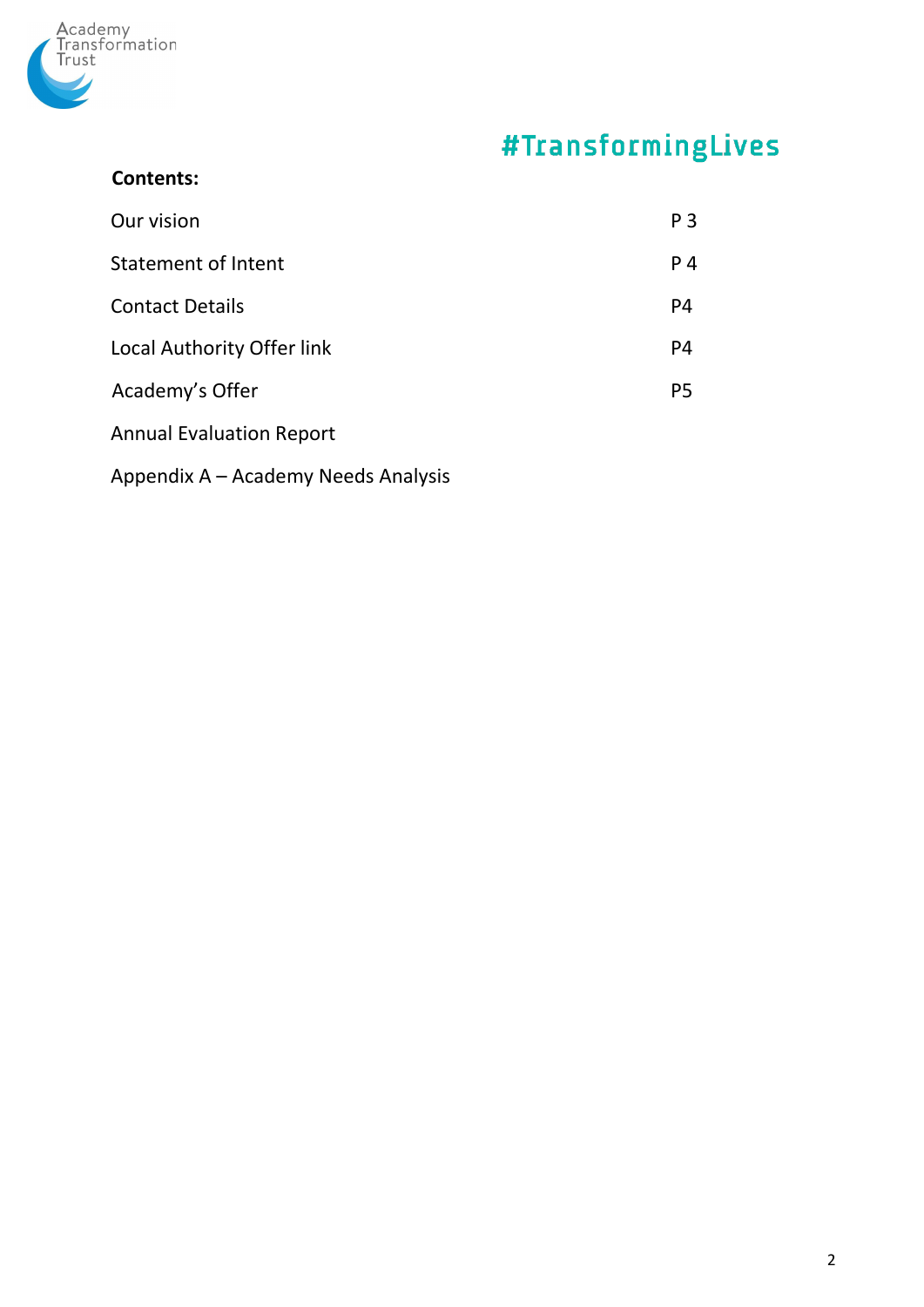

#### **Our Vision**

#### **We have one core purpose:**

To have the biggest positive impact in the varied communities we serve through ensuring top drawer education for our learners. #TransformingLives

#### **How do we ensure this across our trust?**

#### In all we do we are:

- 1. Ethical to the core, ensuring that education is always front and centre
- 2. Futures focused system leaders never simply followers 3. Collaborative in every endeavour
- 4. Resolutely learner centred.

#### **What does this look like across our trust?**

#### **Education**

We are:

- 1. Ruthlessly ambitious for all who learn and work with us
- 2. Unwaveringly inclusive determined on eradicating barriers to educational success
- 3. Committed to excellent teaching
- 4. Determined upon academic excellence for all in our communities
- 5. Compassionate, ethical and caring advocates for all in our communities 6. Outwardly facing and globally conscious

#### **Operations**

We are:

- 1. Committed to the very best people development and empowerment
- 2. Determined to shout loudly and share proudly our successes
- 3. The best professional and technical experts (supporting education) in the sector
- 4. Committed to the very best understanding and management of risk

#### Financial

We are:

- 1. Providing the best possible public service for the best possible value
- 2. Determined to supplement our public income with shrewd income generation
- 3. Building financially sustainable models of educational improvement in our communities
- 4. Demonstrably efficient in all we do

#### **Our values**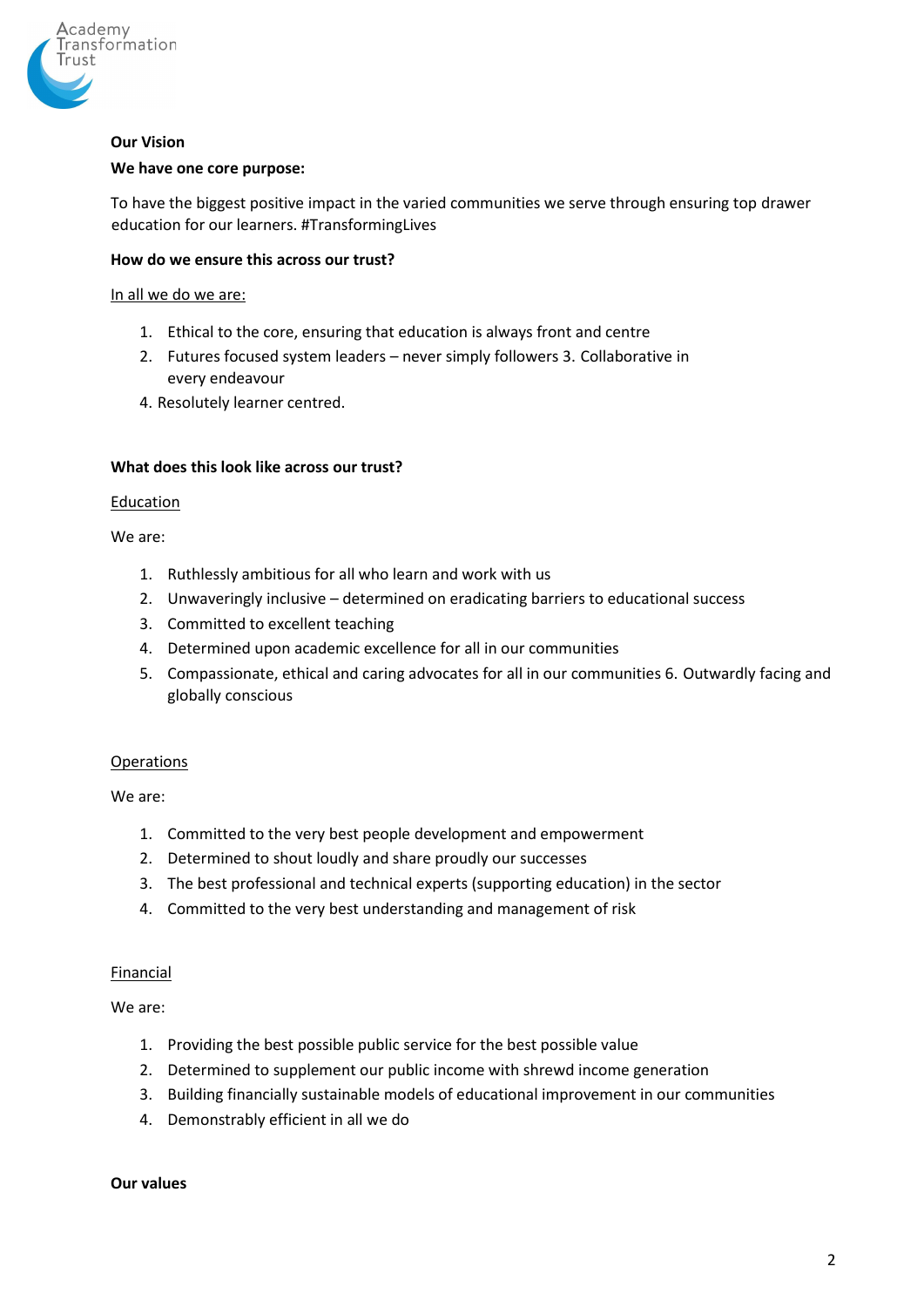

- We will work inclusively within our communities, embracing the varied localities we serve while sharing our common vision and values.
- We will develop the very best leaders of the future, working to improve education and transform lives.
- We will adhere unwaveringly to the 'Nolan Principles' of Public Service, which is made clear in our commitment to Ethical Leadership.

#### **Statement of intent**

We are committed to taking positive action in the light of the Equality Act 2010 with regard to the needs of people with protected characteristics. These are age, disability, pregnancy and maternity, religion and belief, race, sex, sexual orientation, gender reassignment and marriage and civil partnership.

We will continue to make reasonable adjustments to avoid anyone with a protected characteristic being placed at a disadvantage.

We strive to significantly improve the quality of learning and life experiences of students in all of our academies, particularly those students who have a special educational need or disability. We are committed to offering an inclusive curriculum to ensure the best possible progress for all our students whatever their need or disability.

Our academies make provision in accordance with the statutory guidance for Special Education Needs and Disability (SEND) Code of Practice (2015) and the following legislation:

- Part 3 of the Children and Families Act 2014, which sets out schools' responsibilities for students with SEN and disabilities
- The Special Educational Needs and Disability Regulations 2014, which set out schools' responsibilities for education, health and care (EHC) plans, SEN coordinators (SENCOs) and the SEN Policy

Our academies recognise that a child or young person has SEN if they have a learning difficulty or disability which calls for special educational provision to be made for him or her.

A child of compulsory school age or a young person has a learning difficulty or disability if he or she:

- has a significantly greater difficulty in learning than the majority of others of the same age, or
- has a disability which prevents or hinders him or her from making use of facilities of a kind generally provided for others of the same age in mainstream schools or mainstream post-16 institutions

Children must not be regarded as having a learning difficulty solely because their home language is different from English.

Where a child or young person has a disability or health condition which requires special educational provision to be made, they will be covered by the SEN definition.

| <b>Name</b>        | <b>Role</b>               | <b>Contact Details</b>            |
|--------------------|---------------------------|-----------------------------------|
| Miss Rebecca Woods | <b>SENCO</b>              | Rebecca.woods@mca.attrust.org.uk  |
| Mrs Rebecca Wilson | <b>SEND Governor</b>      | Rebecca.wilson@mca.attrust.org.uk |
| Mrs Helen McMullan | <b>Assistant SENCO</b>    | Helen.mcmullan@mca.attrust.org.uk |
| Mrs Karen Goff     | <b>SEND Administrator</b> | Karen.goff@mca.attrust.org.uk     |

**Who parents can contact for further information at our academy:**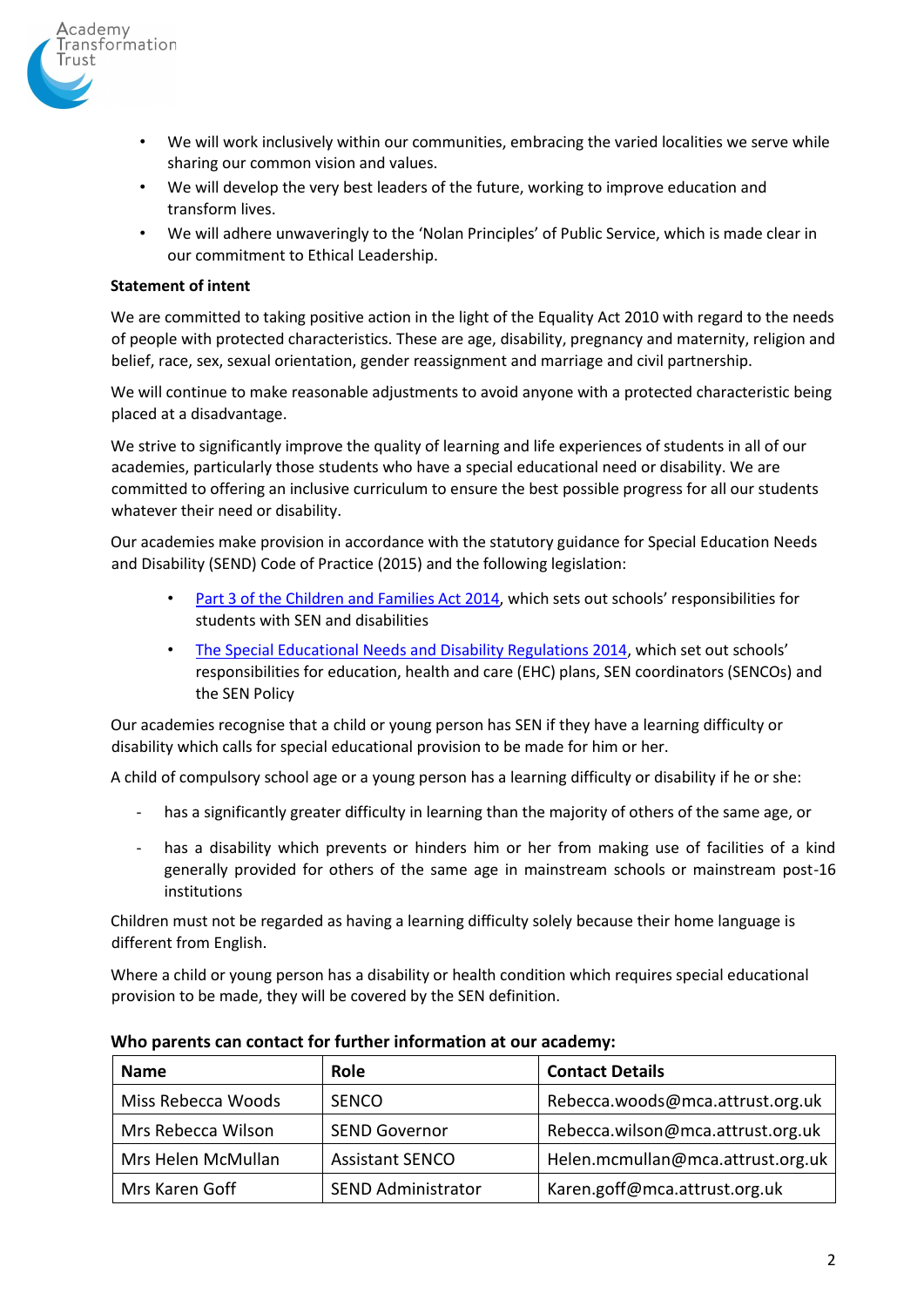

**Contact details of support services for parents/carers of students with Special educational needs:** SENDIASS contacted by email: suffolksendiass.co.uk

**Information on the local authority's offer is published on our website and also via the link below:** 

#### <https://infolink.suffolk.gov.uk/kb5/suffolk/infolink/advice> **Mildenhall College Academy's Local Offer**

**1. The kinds of special educational needs provided for:** 

Please also see our Academy Needs Analysis

We provide support for all Special educational needs, from physical, social, emotional and mental health, hearing and visual impairments as well as supporting students with specific diagnoses.

- **2. How the special educational needs of students are identified and assessed:** 
	- Students are identified at Primary School level and the information is then transferred from the feeder schools.
	- If a student does not come from the primary school and we are concerned about the progress they are making at progress reviews or as highlighted by teaching staff then we will look to identify if this is specific to one subject or across the board. A work scrutiny and observation of learning will be carried out and a request for information will go to teachers for them to highlight their concerns, intervention they have in put in place and any communication with parents/carers.
	- On the intranet there is a proforma for teachers to complete if they have a concern about a student's lack of progress. This is the starting point and further investigation would then be planned from this information.
	- Working with outside agencies can sometimes lead to the identification of needs for students and where a greater level of intervention in school may be required. For example, working with the OT team, early help or one of the many other agencies we have contact with.
	- Specialist trained MCA staff also carry out diagnostic testing.

#### **3. Our academy's approach to teaching students with special educational needs:**

Our curriculum is equally ambitious for all students in achieving our aims (ABC) and we have an inclusive approach to delivery. The aim for SEND students is to that all reasonable adjustments are made so they have full access to the Academy's curriculum. We promote self-confidence as learners and at all times encourage as much independence as possible depending on the individual needs of the student. We work with the students, parent and carers to ensure their mental and emotional well-being is in the best place so they are able to function within a learning and working environment and offer early support if this is not the case.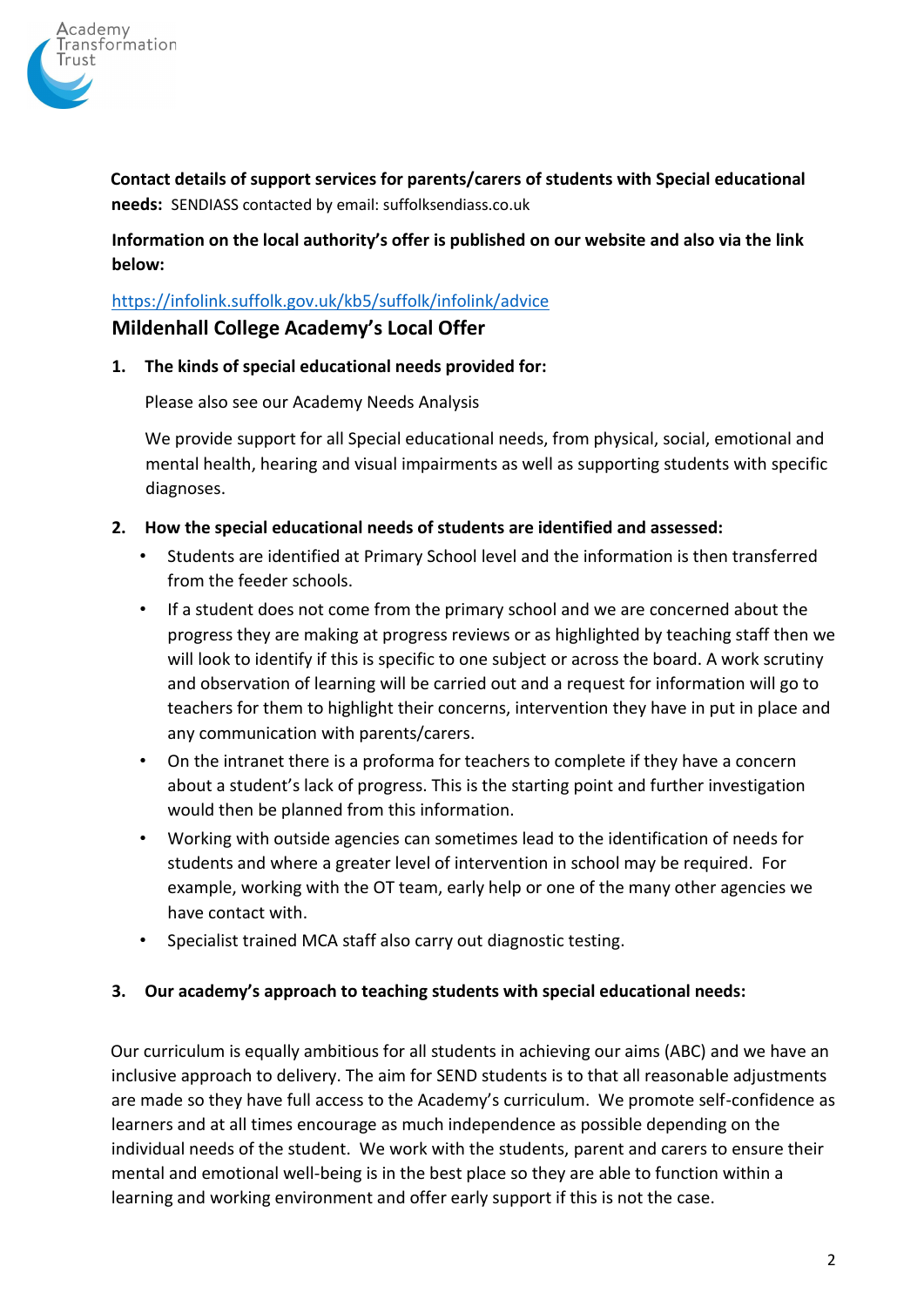

We will access and seek advice and help from other agencies and guide the teaching staff and support staff on how best to support the young person with their learning and emotional needs**.** 

A student's timetable will only be reduced where there is clear evidence that this is in their best interest and will enable them to deepen their learning in other aspects of the curriculum.

#### **4. How we adapt the curriculum and learning environment for students with special educational needs:**

We have created adapted groups within our timetable structure for students who are working significantly below age related expectations. These are small nurturing groups where the work can be significantly adapted to meet need but still allow students to access the full curriculum including stretch and challenge for their ability. Students will have intervention work to support with specialist diagnoses.

#### **5. Additional support for learning available to students with special educational needs:**

We offer a supportive space where students know they can access the SEND staff when required. This can be daily for some students. This again has been really successful and has led to further expansion of the SEND resource area. It allows good communication between home and the academy, where we try to solve issues before they escalate and could have a greater impact on them and their well-being.

Literacy Toolbox, which takes place for one hour every day, has had a positive impact on the reading ability of the participating students in KS3. It has increased their confidence in reading and comprehension and together with paired reading has made reading more enjoyable for the students. 100% of the students who participated in this programme have made improvement. As well as this we now have a TA who has qualified as a dyslexia specialist. She is now seeing students on a 1:1 basis and in small groups where they do not make expected progress with other reading interventions. We can now take students right back to basics and support them with sounds and blending of words. This was in its infancy when we went into lock down so it is not possible to comment on the full extent of the impact but next year we will be able to give greater evidence of demonstrable progress..

We run dyslexic and speech and language intervention for students and this varies according to specific need. In 2021/22 have invested in reading pens and laptops for students entering into Year 10.

Paired reading takes place daily and weekly and significantly impacts not just the reading ability and confidence of SEND students but also allows them to develop their confidence and skills in social and emotional situations. This confidence ensures students are more able to contribute in lessons alongside their peers.

In-class TA support is provided to ensure additional support is timely and that there is an overview of a student across different subjects. The purpose of TAs is to support students in understanding and accessing their work at the same time building and developing independence. TA support continued throughout the periods of remote learning and was key to supporting students with their academic progress as well as social and emotional wellbeing.

At both KS3/4 Literacy and Numeracy lessons are timetabled to consolidate and secure learning are in place for specific students. This allows time and space to re-cover and ensure the basics are embedded in a student's learning.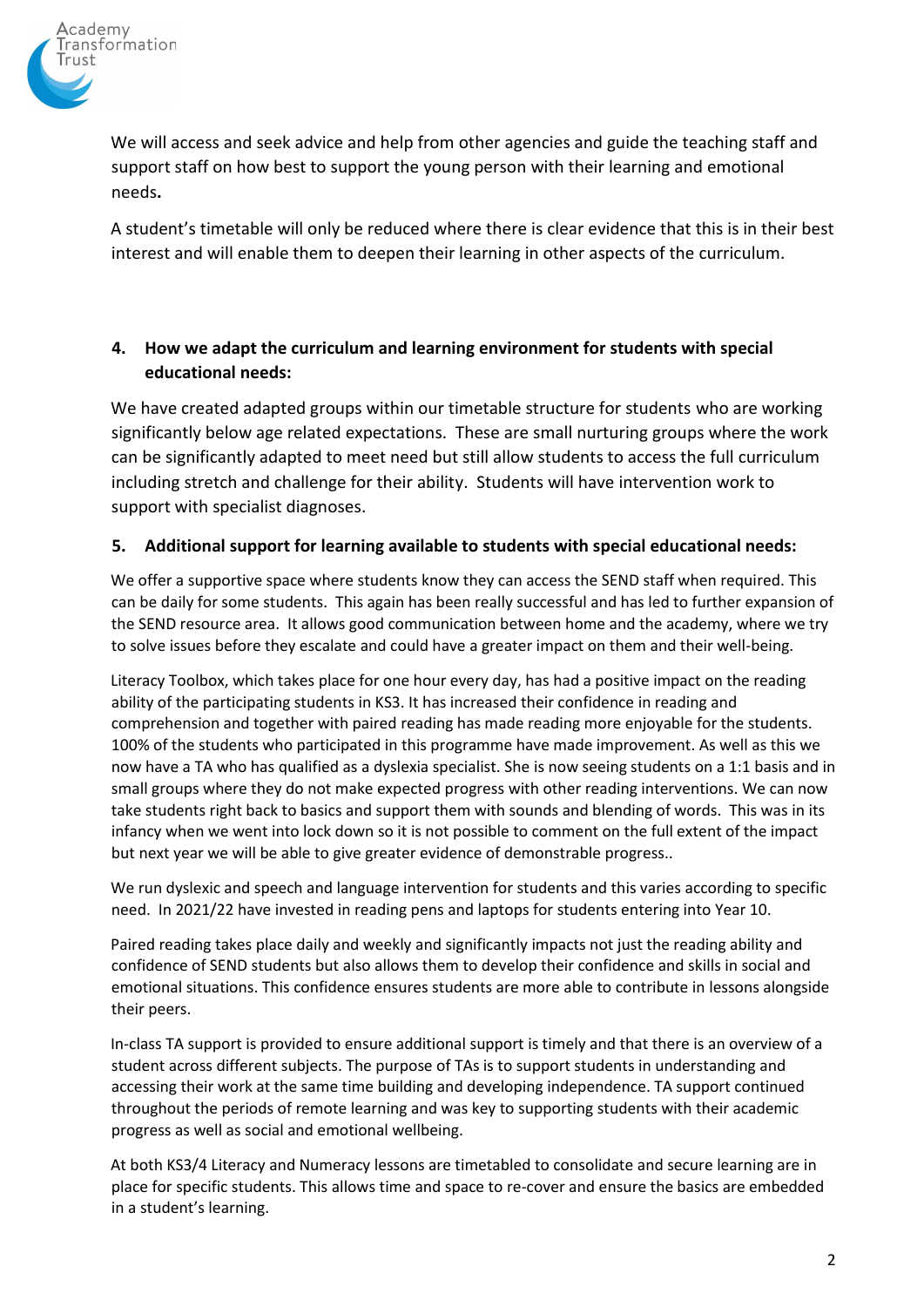

Access arrangements are a key tool as students enter KS4 and prepare for formal examinations. Early identification is key to ensure students are supported to work and manage their assessments in the most appropriate way.

Homework Intervention & Support is available for all students with additional staffing to support students with SEND. This provides a secure and supportive environment to complete homework allowing students to make progress in their learning and also help them manage their time and social/emotional welfare.

Peer and staff mentoring is managed on an individual basis with training provided to Year 11 and sixth form students. The focus of this is to support students with transitions, homework, worries they may have about next steps or particular subjects as well as wider aspects of academy life. This is supported and supplemented with mentoring organised through the USAF.

The academy works in partnership with Suffolk Fire & Rescue Service and one day a week a fire fighter attends the academy to support students in lessons, in the sensory room and at social times. They also run multiple Firebreak courses aimed at building students confidence and team working in a practical and vocational setting.

#### **How we enable students with special educational needs to engage in the activities of the academy (including physical activities) together with children who do not have special educational needs:**

Our aim for all SEND students is to ensure that all reasonable adjustments are made so they have full access to the Academy's curriculum. We promote self-confidence as learners and at all times encourage as much independent learning as possible depending on the individual needs of the student.

We run bespoke PE lessons for students with disability plus the PE classes are adapted so they can be included in all activities. Trips are all inclusive along with any courses we run. We do not believe any child should be excluded from an activity unless it is proven it would put their own safety at risk.

The academy has a lift which allows students to access all areas of the academy and every classroom has an adjustable desk with science and DT rooms fitted with specialist equipment to allow all students to not only access lessons but to do so in a comfortable and practicable environment.

To ensure access to all external trips and visits the academy has a mini bus with disability access.

Consultation and working relationships with physio and OT are a priority to ensure that the environment, resources and expectations in place are appropriate and maximise student engagement and potential in learning.

Support staff attend lessons on a planned timetable but also on a review basis to ensure students are able to access the lessons and curriculum.

#### **6. What support is available for improving the emotional, mental and social development of students with special educational needs:**

As an academy we have spent a lot of time invested in helping students with their mental and social wellbeing and the academy has a mental health and wellbeing student led committee. We have a range of mentoring including; young carer mentoring, traveller mentoring, LAC mentoring, exam stress groups, speech and language, handwriting support and Art Therapy. The Assistant SENCO has worked alongside, and played an important role within, the newly established Mental Health team and as a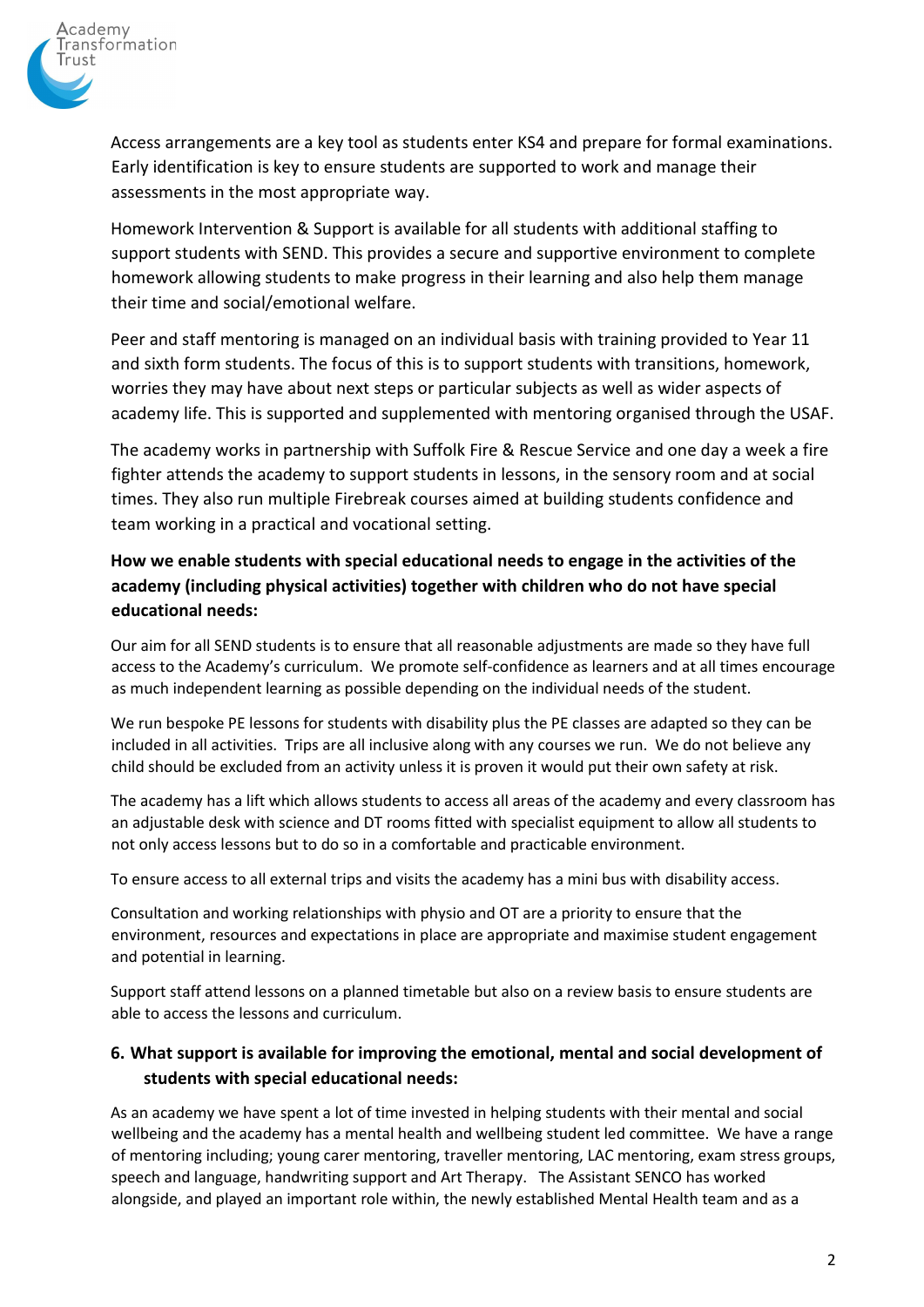

result we have been able to offer the human toolbox course and this has now progressed to the "my big life project". This has had a real impact for our SEND students as it starts them thinking about their emotions, how their body reacts and how this can become a barrier to their learning with strategies to overcome them. We have seen students use the techniques they are given in the course and we have noticed that they are not leaving classes as frequently for sensory breaks, therefore staying in the class as their mind set is in a better place to learn.

MCA has established a referral system so that a group of senior staff and key support staff can meet and discuss students, their needs and the best way to proceed in terms of support. This has ensured a joined up and effective approach and has strengthened requests for support from external agencies and ensured even more timely access to academy resources. This work is led by the Vice Princip[al Pastoral and the Mental Health Lead who uses their specialist training to ensure there is a clear and appropriate strategy in place. The House Support Hub supports the work of SEND by ensuring provision is in place and that there are strong communications between the academy and home and also between teachers, students and home through the tutor, Student Support Officer or House Leader.

The Personal Development curriculum is made accessible to all students and includes a dedicated lesson for all students focusing on these issues. Students with SEND needs and who are working well below age related expectation have additional time to cover these topics.

The SEND is a safe space for students with constant access and supervision. It includes the SEND office, Therapy room and sensory room.

All of the work is underpinned by the information available to parent/carers via the website, information evenings and through 1:1 working.

#### **How we assess and review the progress of students with special educational needs:**

MCA follows the Plan, do, review cycle and full information can be found in the SEND policy as well as via the Suffolk SEND local offer and website. EHCP reviews are held regularly and involve the academy, home and the student as well as any other agencies as appropriate. These are made available as appropriate to staff to ensure that all needs and wishes are considered and met.

Progress Reviews are specifically analysed student by student and by group including SEND. This information is one way in which academic progress is reviewed to ensure students are not only accessing the ambitious curriculum but that they are making strong progress at least in line with their peers. These reviews include pastoral Information relating to behaviour and attendance ensuring that the whole child is considered.

**7. The expertise and training of staff in relation to students with special educational needs:** 

MCA actively accesses and seeks advice and help from other agencies and uses this to guide the teaching staff and support staff on how best to support the young person with their learning and emotional needs.

SEND Briefings & Staff Training are scheduled every academic year and are spread throughout to ensure staff are aware of the best and most recent information. Training covers the strategies for specific students, the SEND register and also the use of edukey.

- **8. Equipment and facilities to support students with special educational needs:** Please see section 5
- **9. How we consult with parents of students with special educational needs about, and involve them in, the education of their child:**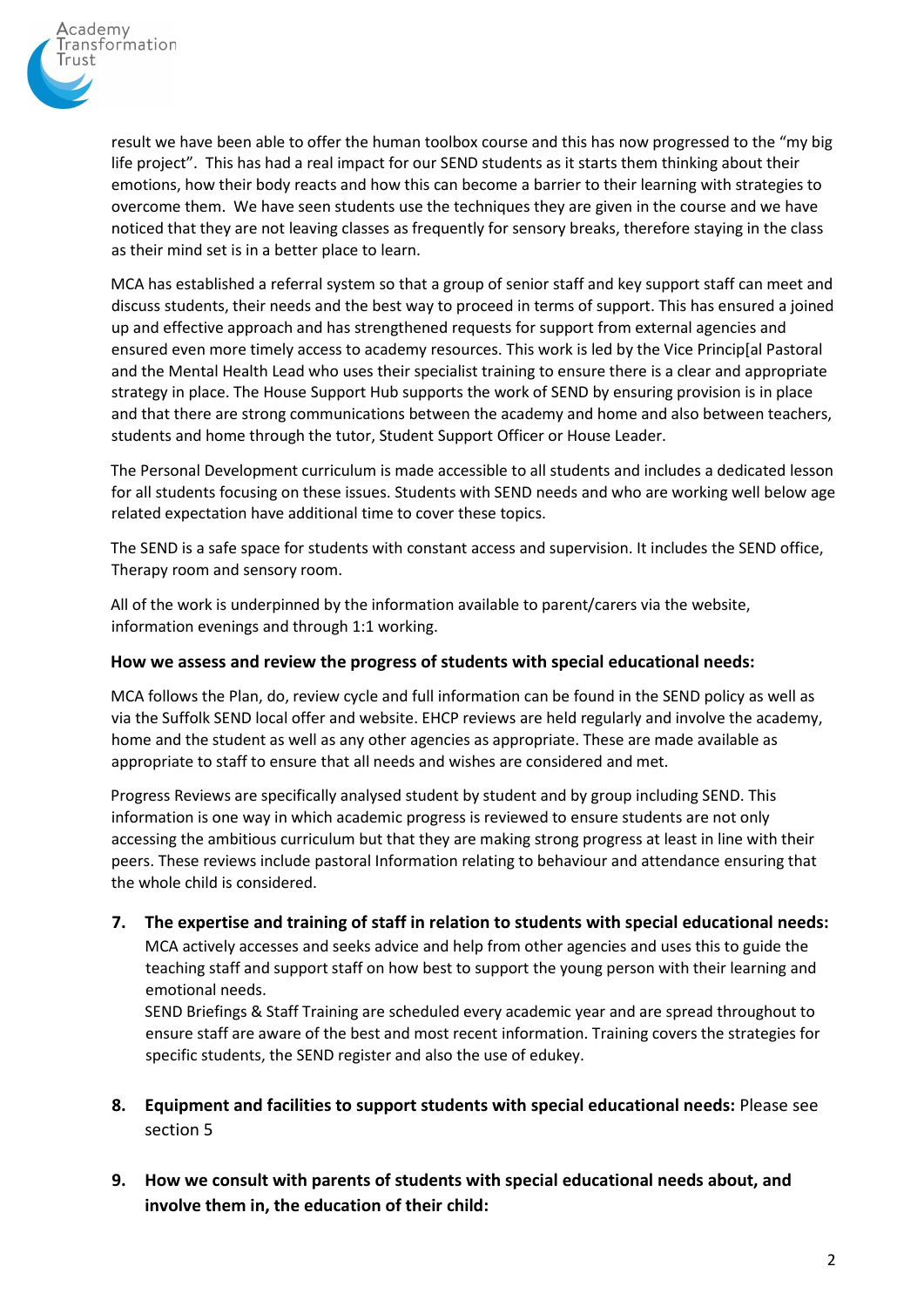

EHCP reviews are key points to consult with parents/carers and students about a child's progress.

Ongoing collaborative working and information sharing (GO4schools, Edukey, school comms, academy newsletter, progress reports, email and meetings) are key to effective partnership working.

Parents/Carers and students are invited to all meetings held, parental and students' views are collected for EHCP meetings. Parents/Carers are encouraged to contact the SEND team for any issues or worries they have about a student including examples such as if they have had a bad morning, so we can ensure extra support is put in place or teaching staff are informed and can be vigilant to a child's needs. One Page Profiles and PEEPs are sent home for parents/carers to read, amend and comment on. Any referral that is submitted is emailed to parents/carers first for them to read, check and where necessary amend before the documents are submitted.

#### **10. How we consult students with special educational needs about, and involve them in, their education:**

Students are always encouraged to be part of all appropriate meetings, their voice is always sought for meetings especially for EHCP reviews. Students write, with assistance, their one page profiles which allows them to tell teaching and support staff what works best for them in lessons. They are always consulted on PEEPs and what they feel most comfortable with along with if a student requires personal care. Students will also see the SEND team for regular meetings where they can have a general chat to ensure they are feeling safe, supported and happy in their school experience and to help ensure their day gets off to a good start.

Students with SEND are Included in wider academy surveys and student groups including academy committees and councils.

#### **11. How we support students with special educational needs in transferring between phases of education and/or in preparation for adulthood and independent living:**

We liaise with the feeder primary schools to ensure the students have a good transition and we hold meetings with future parents/carers so they get to know us in the academy and are able to discuss their children's needs. This way we can best inform the staff about the students before they start here allowing the student to have a smooth transition to secondary school and ensuring staff are fully aware of a students' individual needs and the best ways to support them from the start through first wave quality teaching as well as the other wide range of support.

As well as this part of transition we also work closely with Suffolk specialist teachers to ensure our ASD students with behaviour issues or sensory impairment not only have a programme of early transition but that this continues into their first term (minimum) of academic life in the academy.

Year 11 students are supported through the process of finding a post sixteen programme and/or course in a number of ways. Help is provided for them with the application process, building in skills and selfesteem ready for interviews and offering extra support with their CV and letters of application. As well as these meetings are held with SENCo's in local FE provisions to discuss the cohort and what support is required. The SENCo of the main local college is also invited to the EHCP meeting of year 11 students. Where required travel and financial support are also provided to help students manage the greater level of independence required for travelling to/from post 16 provision. Addition and bspoke support may include; visits to provider, training on using public transport, support with taster and induction days, careers advice, support from a Senior Youth Worker through the CAF process and the Curriculum delivered through Youth Award.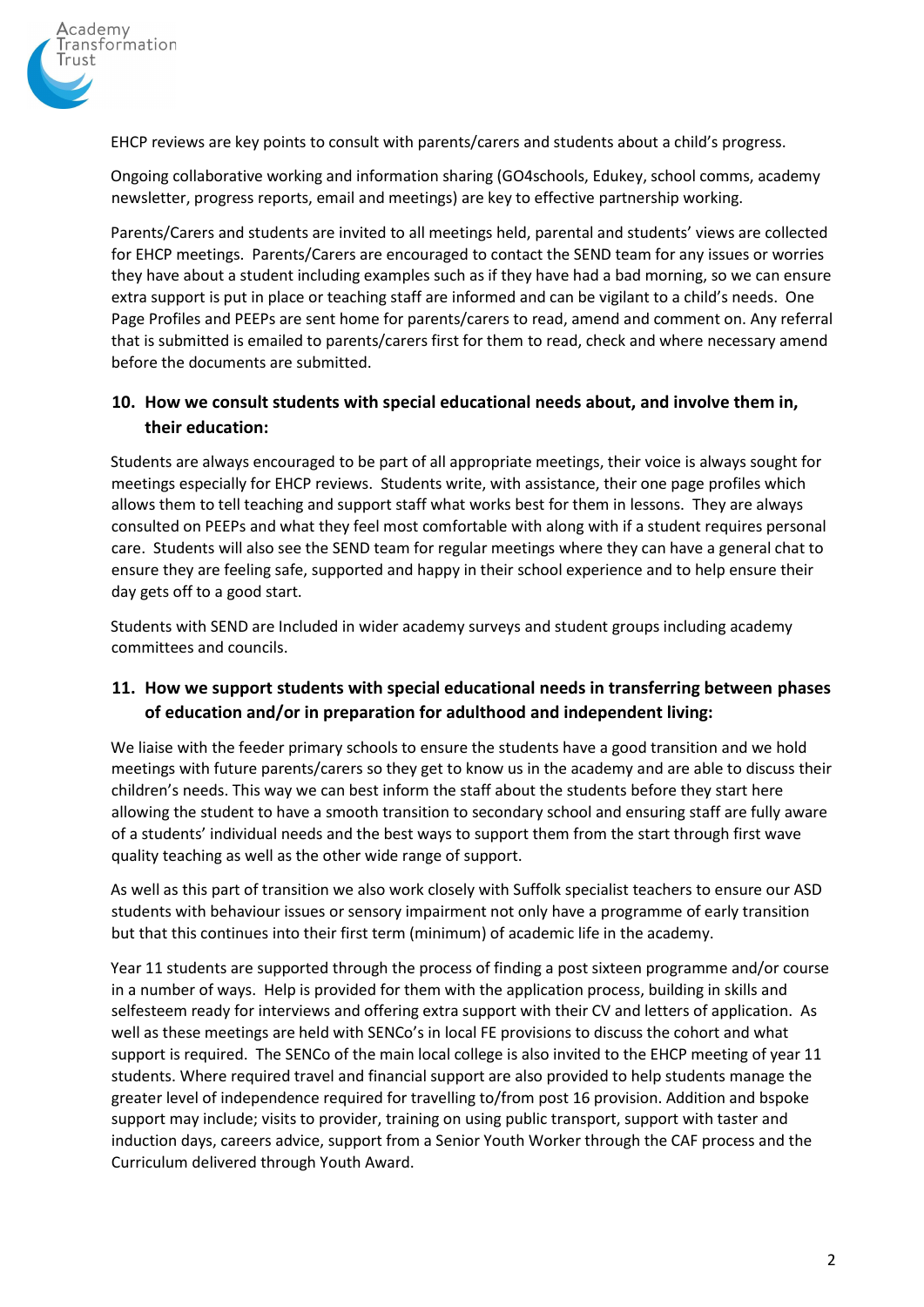

#### **How we involve other bodies, including health and social services bodies, local authority support services and voluntary organisations, in meeting the needs of students with special educational needs and in supporting the families of such students:**

All third parties that work with students are invited to all meetings or are encouraged to submit a report on the work they are conducting with the student ready for any meeting that is being held. We work with a wide range of support agencies to deliver the following measures; Invite to meetings, Make referrals, We buy into the LA provision and their staged approach of support, Solution Circles, Consultations (specialist services), CAF, Mental Health Team (MHST), School Nursing Team, ADHD Consultant.

#### **12. How we deal with any complaints from parents/carers of students with special educational needs:**

Please refer to our complaints policy for details of how we aim to resolve any concerns or complaints.

#### **13. How we evaluate the effectiveness of our provision:**

When carrying out any review of the academy's effectiveness at faculty, pastoral, academy or trust level we aim to include student with SEND to ensure that they have the same access to the high-quality curriculum as their peers and that they are making progress as expected. This includes; Half term progress reviews, EHCP reviews, Plan, Do, Review meetings, Destinations analysis and monitoring, Terminal examinations and Observations in learning and participation in activities including enrichment.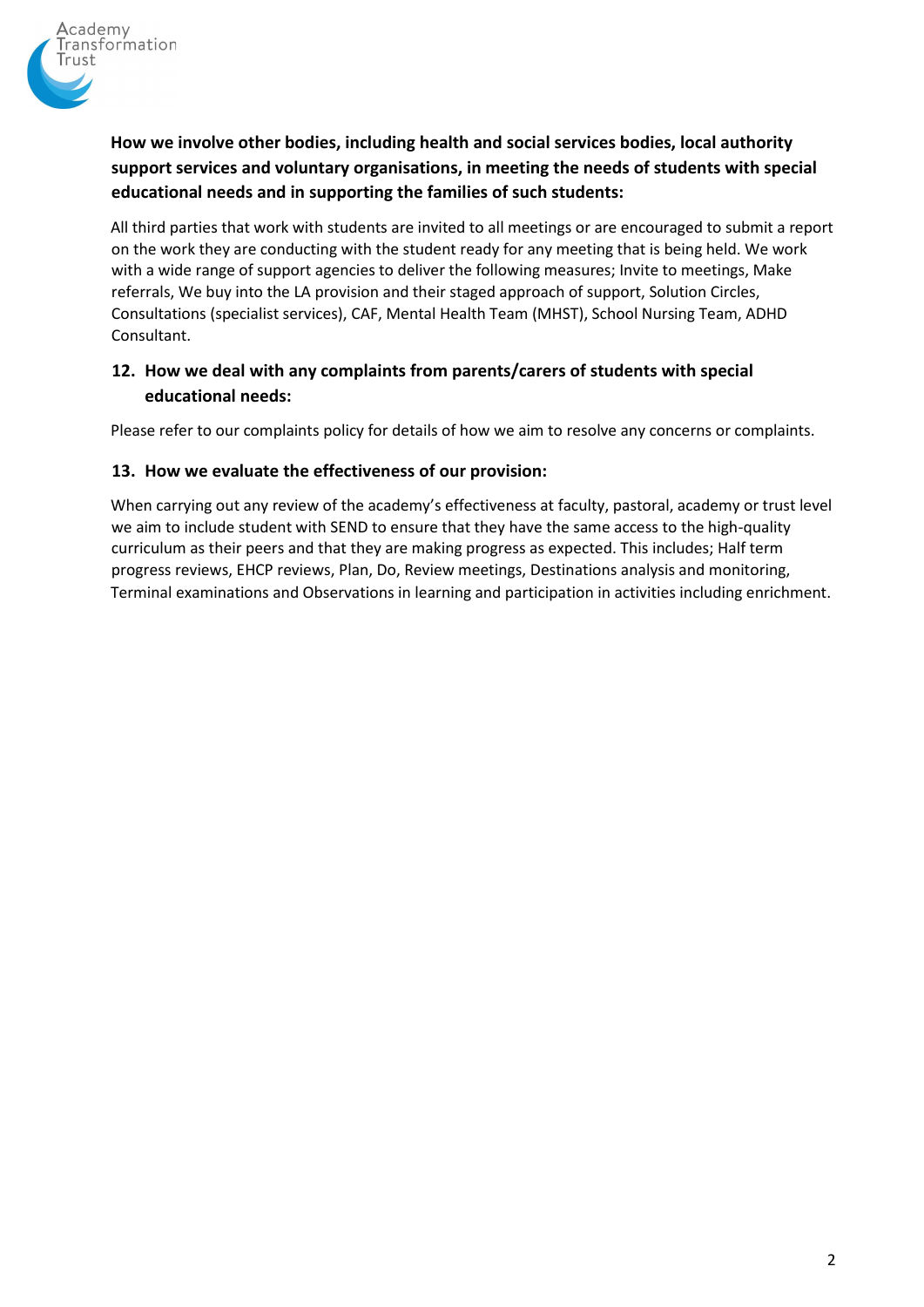

| This evaluation report reflects academic year ending July 2021 |                                                  |                                     |             |                                    |             |                         |                                            |             |
|----------------------------------------------------------------|--------------------------------------------------|-------------------------------------|-------------|------------------------------------|-------------|-------------------------|--------------------------------------------|-------------|
|                                                                | <b>SEND profile</b>                              |                                     |             |                                    |             |                         |                                            |             |
|                                                                | <b>Total Number of students on SEND register</b> |                                     |             |                                    |             |                         |                                            |             |
| Education, Health and Care Plans<br><b>SEND Support</b>        |                                                  |                                     |             |                                    |             | % of academy population |                                            |             |
|                                                                |                                                  |                                     |             | <b>EHCP</b><br><b>SEND support</b> |             |                         |                                            |             |
|                                                                | 133                                              |                                     | 24          | 9.04%<br>1.9%                      |             |                         |                                            |             |
|                                                                | % boys and girls                                 | <b>SEND and Student</b>             |             |                                    |             |                         | SEND needs breakdown should be shared with |             |
|                                                                |                                                  | Premium                             |             |                                    |             |                         | Governors using needs analysis template    |             |
|                                                                |                                                  | % of SEND cohort                    |             |                                    |             |                         |                                            |             |
| <b>Boys</b>                                                    | Girls                                            |                                     |             |                                    |             |                         |                                            |             |
| 61%                                                            | 39%                                              | 48%                                 |             |                                    |             |                         |                                            |             |
|                                                                |                                                  | Progress made by students with SEND |             |                                    |             |                         |                                            |             |
|                                                                |                                                  | Achievement - Year 11 Summer 2021   |             |                                    |             |                         |                                            |             |
|                                                                |                                                  |                                     | All         | Non-                               | <b>SEND</b> | <b>SEND</b>             | <b>SEND</b>                                | Non-        |
|                                                                |                                                  |                                     | <b>SEND</b> | <b>SEND</b>                        | support     | <b>EHCP</b>             | and                                        | <b>SEND</b> |
|                                                                |                                                  |                                     |             |                                    |             |                         | PP                                         | and         |
|                                                                |                                                  |                                     |             |                                    |             |                         |                                            | <b>PP</b>   |
| Cohort size                                                    |                                                  |                                     | 20          | 189                                | 16          | 4                       | 7                                          | 54          |
| Progress 8                                                     |                                                  | $-0.05$                             | $+0.53$     | $+0.11$                            | $-0.69$     | 0.00                    | $+0.30$                                    |             |
| <b>Attainment 8</b>                                            |                                                  | 25.6                                | 48.6        | 27.2                               | 19.3        | 25.0                    | 44.6                                       |             |
| Progress 8 English element                                     |                                                  | 0.00                                | $+0.22$     | $+0.08$                            | $-0.30$     | $+0.04$                 | $+0.03$                                    |             |
| Progress 8 Maths element                                       |                                                  |                                     | $+0.44$     | $+0.57$                            | $+0.53$     | $+0.08$                 | $+0.51$                                    | $+0.29$     |
| % Basics Level 4                                               |                                                  |                                     | 15%         | 75%                                | 13%         | 25%                     | 0%                                         | 69%         |
| % Basics level 5<br>5%<br>40%<br>6%<br>0%<br>0%                |                                                  |                                     |             |                                    | 0%          |                         |                                            |             |

#### **Summary**

In 2021 students were awarded their grades using Teacher Assessed Grades. SEND students achieved well and were supported throughout the assessment process. This built on the support provided to students during the extended periods of remote learning where they were supported through their timetabled remote lessons and virtual support from TAs as well as being invited to attend the academy as priority students. The majority of students with SEND attended the academy during the second period of remote learning.

There is no published data for progress 8 and this will not be used nationally to determine effectiveness of school provision.

| Other year groups- % of SEN students who met or exceeded end of year expectations (Based on TA) |         |              |                |  |  |  |
|-------------------------------------------------------------------------------------------------|---------|--------------|----------------|--|--|--|
|                                                                                                 | English | <b>Maths</b> | <b>Science</b> |  |  |  |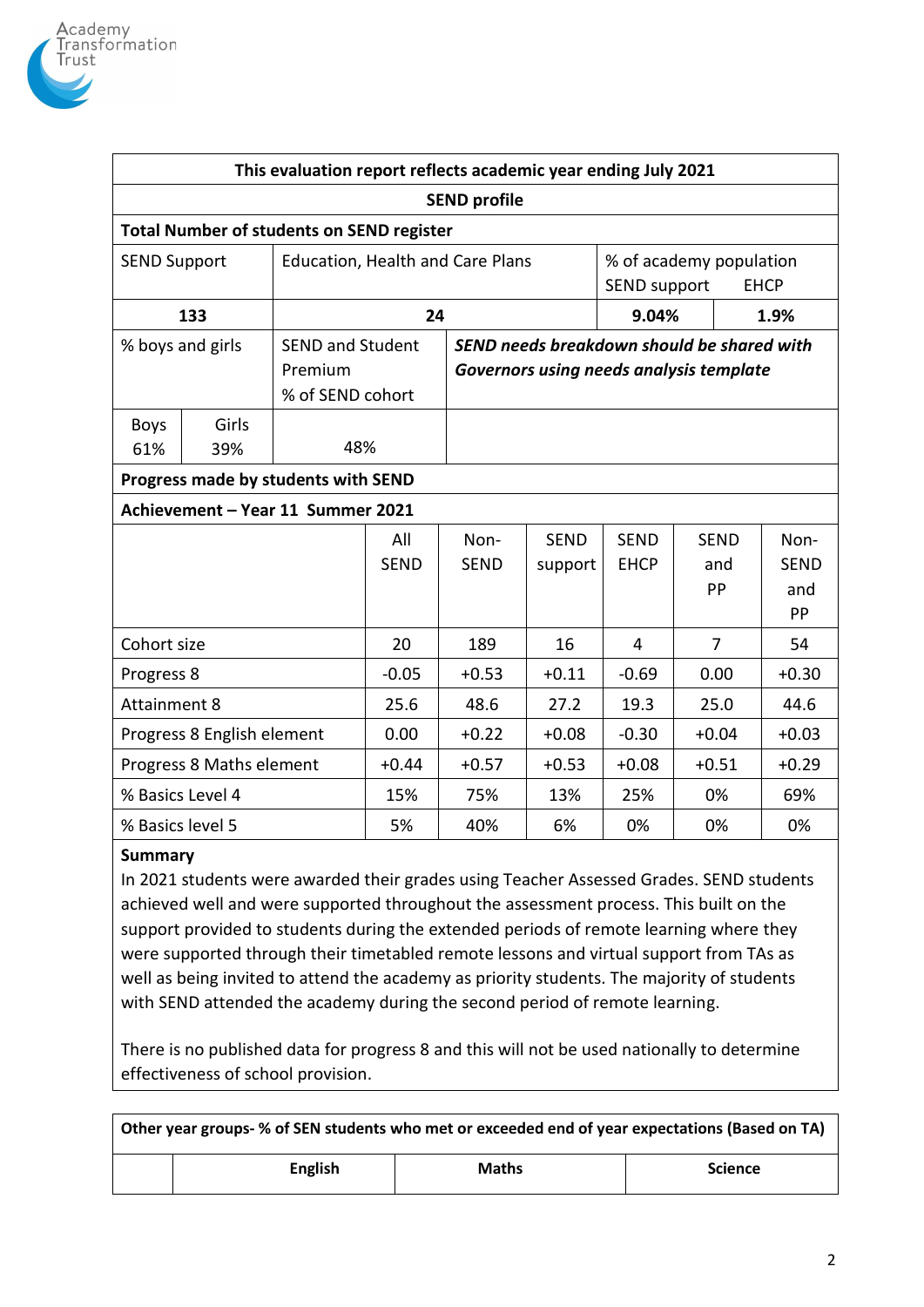

| Yr | <b>SEN</b> | non-SEN | <b>SEN</b> | non-SEN | <b>SEN</b> | non-SEN |
|----|------------|---------|------------|---------|------------|---------|
|    | 69%        | 86%     | 23%        | 51%     | 40%        | 59%     |
| 8  | 52%        | 77%     | 48%        | 68%     | 48%        | 78%     |
| 9  | 31%        | 75%     | 44%        | 50%     | 25%        | 49%     |
| 10 | 28%        | 45%     | 44%        | 43%     | 50%        | 78%     |

#### **Summary**

The impact of remote learning and managing the return to full time face to face learning was challenging for all students and especially for those with SEND. The progress of these students is below that of their peers and is a priority for intervention and support at academy level which is then replicated at subject level and with specialist SEND intervention. The training undertaken by a range of staff in areas directly linked to SEND provision will be put in place from September 2021 to support SEND students in all year groups. This will eb in addition to the quality first teaching ad IT provision. Academy training will prioritise strategies for supporting SEND students in class to ensure they make progress at the rate appropriate for them across the ambitious and challenging MCA curriculum for all.

#### **Effectiveness of targeted interventions**

In-class support and quality first teaching are the most effective means to help students with SEND achieve against the curriculum intent. However specific interventions are appropriate to meet certain needs and over the course of this academic year the most effective interventions have been around mental health and wellbeing and building or re-building confidence. This has been achieved through draw and talk and My Big Life. Dyslexic and Speech and Language interventions bespoke to individual students have also been highly effective.

| <b>Attendance and Exclusions</b>                                                                                                                                                                                                                                                                    |  |  |  |  |  |  |
|-----------------------------------------------------------------------------------------------------------------------------------------------------------------------------------------------------------------------------------------------------------------------------------------------------|--|--|--|--|--|--|
| % and number of SEND students<br><b>FTE or PEx</b>                                                                                                                                                                                                                                                  |  |  |  |  |  |  |
| <b>Non-SEND</b>                                                                                                                                                                                                                                                                                     |  |  |  |  |  |  |
| FTE 11 /0.91%<br>FTE 42/3.47%                                                                                                                                                                                                                                                                       |  |  |  |  |  |  |
| During Lockdown in January 2021 we had good attendance of EHCP students coming into the<br>Academy. For those who did we ensured they were provided with all of the IT equipment required for<br>them to be able to access the opline learning in the same way that their peers were in addition to |  |  |  |  |  |  |
| <b>SEND</b>                                                                                                                                                                                                                                                                                         |  |  |  |  |  |  |

ss the online learning in the same way that their peers were. In addition to this there was staff support for those in the academy. Welfare calls were made weekly to all students on the SEND register and where action or follow up support was required action was taken. All students were encouraged to attend at least part of each week where there was reluctance to attend daily.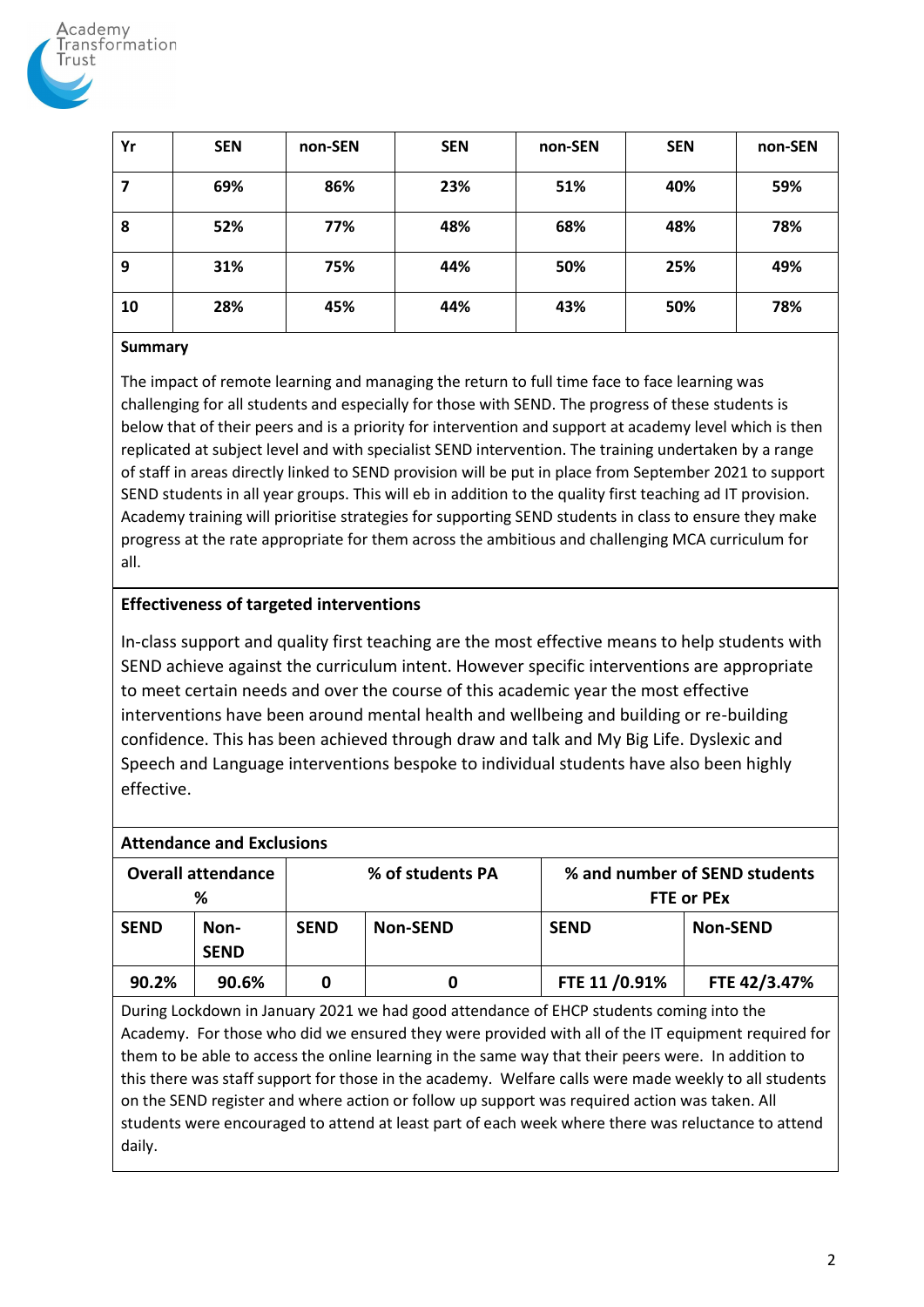

Students with ASD/OCD and ADHD had transition opportunities when joining/returning to the academy site to ensure they were able to cope with the transition. All students took this within their stride and no issues arose as a result of the return to full time face to face learning or the move into a new academy building. These transition opportunities continue throughout the summer holiday to ensure students can adjust their sensory needs.

All of the year 11 Access group went into post 16 education having had transition work from MCA staff and a Senior Youth Worker from Suffolk County Council and personal visits were arranged for those we felt would benefit from having early additional transition.

Throughout remote learning it was difficult for some students to adjust to the new way f working and again on the return to face to face learning. The demand for support was higher and the needs greater in some instances for SEND students and their peers. Despite this and as a result of academy planning and support processes and SEND provision exclusions reduced overall but saw a slight rise for students with SEND initially. Attendance was consistent for students with SEND and their non-SEND peers with a great deal of personalised work across the academy to support students and their families in returning to the academy.

SEND Interventions and Provision at MCA

- CIC mentoring
- Traveller mentoring
- Young Carer Mentoring
- County support (CISS) for ASD and behaviour, school refuser and high level of anxiety Transition to new school site
- **Extra visits for Primary Schools**
- ASDAN Youth Award
- Small group Maths/English work
- Community Support Worker to work with families and students who have identified difficulties both in and outside of the academy
- In class support
- Transition to West Suffolk College
- Access Arrangements testing and organising of GCSE exams
- Assistance for students with physical needs for PE
- PEP plans for students with disabilities allowing students to feel safe if there is an emergency
	- EHCP reviews
- Year 11 transition meetings with SENCO from WSC to ensure students' needs are met in post 16 education.
- Training increased for teaching assistants.
- Assistant SENCo training in the post of Mental Health Lead
- Daily, weekly welfare phone calls to parent/carer and students during lockdown
- Meetings with external agencies taking place via Teams to ensure the students' needs were being met and plans in place for their return and how best to support them.
- Work and equipment delivered to the family home to ensure access.
- Ensuring we worked to get EHCP students and other vulnerable children into the academy to ensure they accessed online learning and had support from the teaching assistance in class.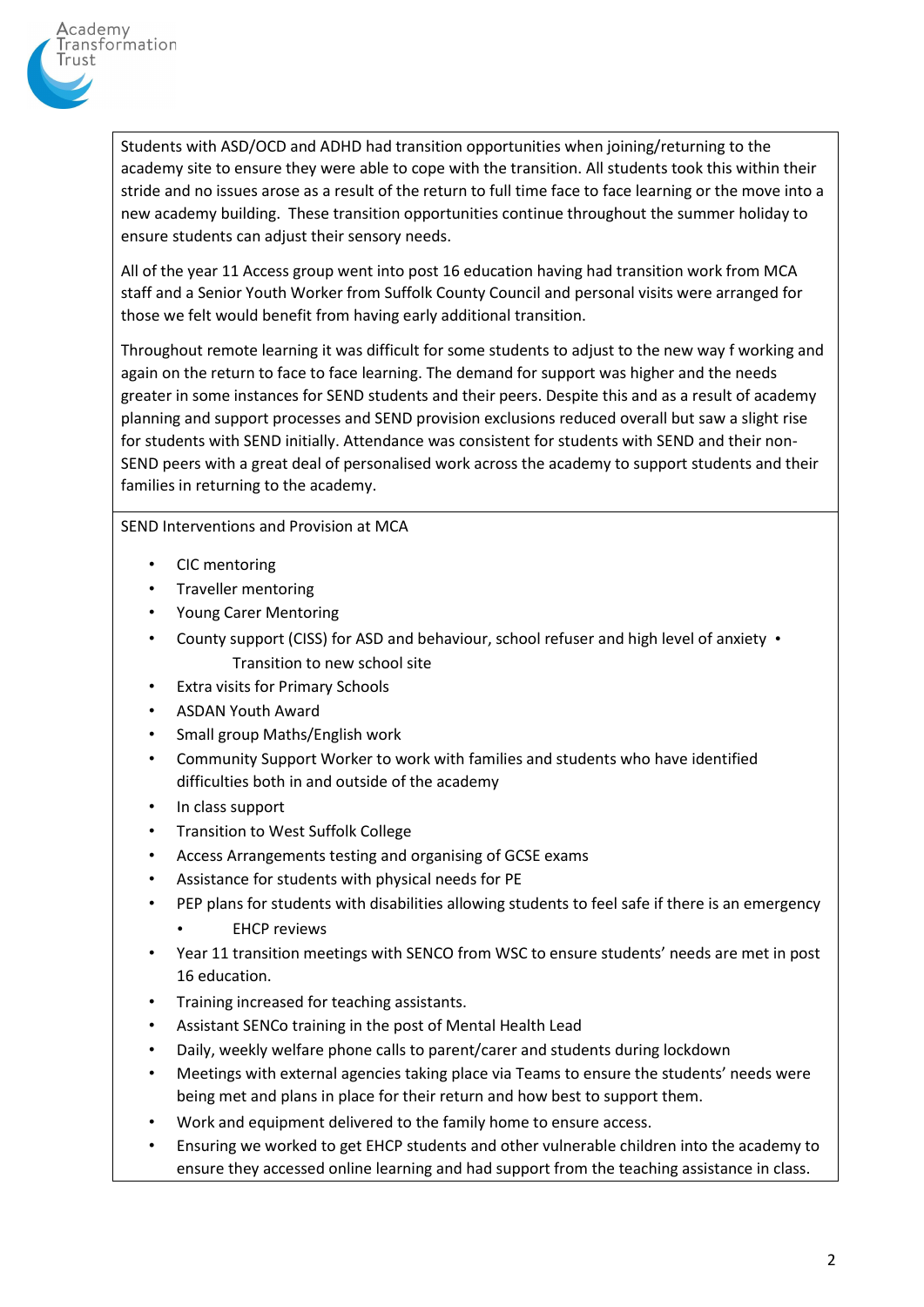The curriculum at MCA is ambitious and challenging for all students. Our aims are for all young people to Achieve academic excellence, Be the best they can be and Contribute positively to the community. We seek to do this through our MCA character TRAITS and the

principles of working together; supporting individuals and Work hard; Be kind. Training to ensure teachers understand and can plan and deliver lessons which meet the needs of all learners is a priority. To ensure all students including those with SEND can be successful we ensure the following are high quality and prioritised to deliver highly effective quality first teaching:

MCA Routines & Expectations.

Staff training on specific SEND needs.

Information to allow staff to plan for and to meet the needs of all.

Strong home-academy relations to ensure collaborative and consistent working. Specialist equipment to allow access to all aspects of the curriculum.

#### **SEND Objectives for 2021-22**

- 1. To reduce the number of FTE for students with SEND so that they are in the academy, learning and making progress.
- 2. Training and development for TAs to further enhance the specialist provision MCA is able to offer to meet the needs of learners alongside engagement with external agencies.
- 3. Further increase and improve the equipment available for students and staff to utilise in the learning environment to allow greater confidence and independence for students as well as leading to strong academic progress.
- 4. Develop provision and intervention for SEMH linked to behaviour in KS3 and especially in Year 7 to ensure transition from primary to secondary education is highly effective.